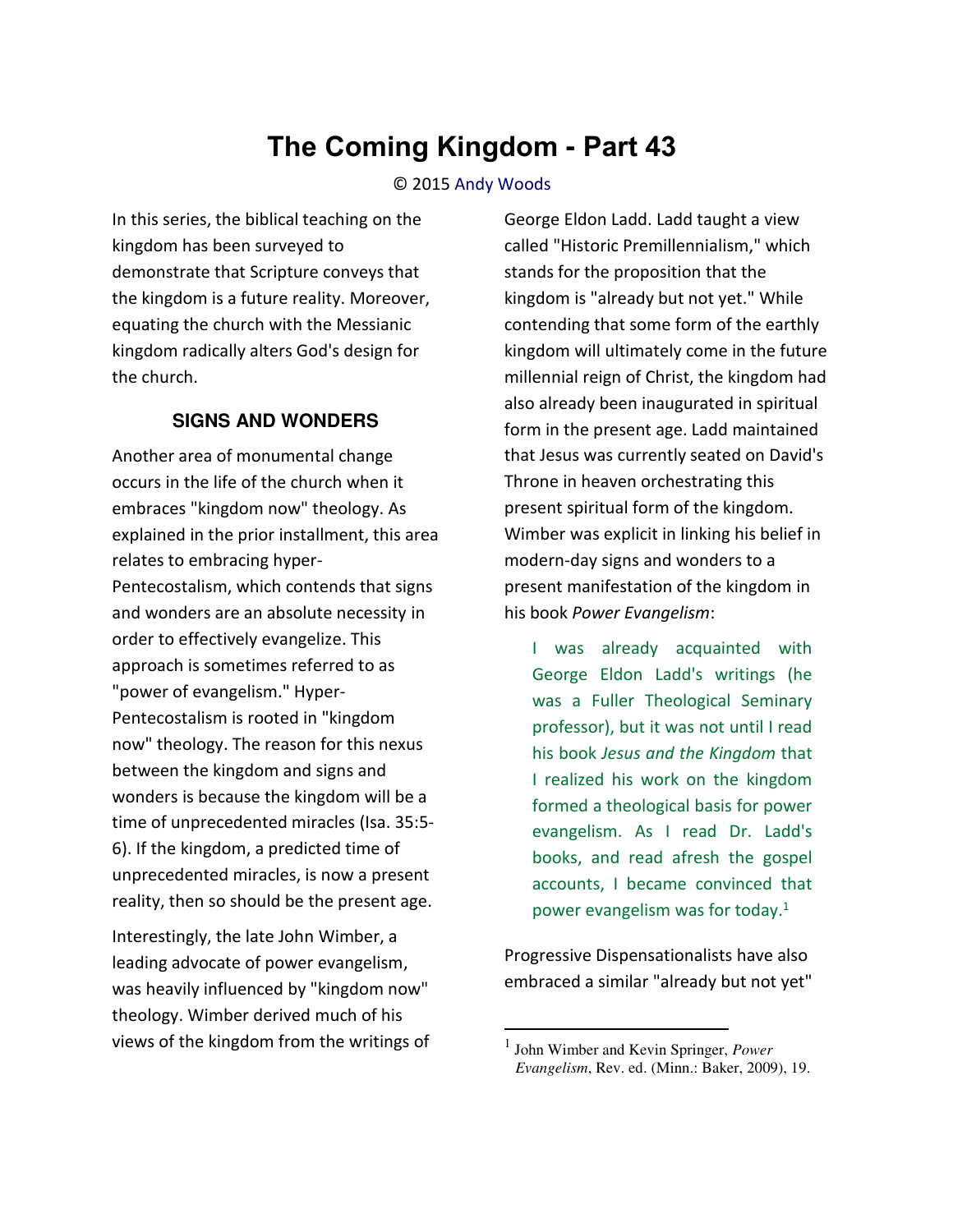view of the kingdom. Interestingly, many Progressive Dispensationalists who have adopted an "already not yet" view of the kingdom have also moved gradually in the direction of Pentecostalism. For example, in a book examining the issue of the perpetuity of spiritual gifts entitled *Are Miraculous Gifts for Today*?, leading Progressive Dispensationalist Robert Saucy opened the door to Pentecostal Theology in a chapter entitled *An Open But Cautious View*? 2 Other flirtations by Progressive Dispensationalists with charismatic theology can also be cited.<sup>3</sup> Thus, the nexus between the kingdom now theology and modern-day signs and wonders has caused Ryrie to inquire how Progressive Dispensationalism and Cessationism are intellectually consistent and compatible. He asks:

Non-charismatic progressive dispensationalists have not faced the question as to why signs and wonders are not characteristic of the church if in fact Christ is already on David's throne. During our Lord's earthly life many signs validated His claim to be the promised Davidic king for Israel. Now that He is

allegedly reigning as Davidic King (according to progressives), why are there not miraculous signs happening today in the "already" stage of his Davidic reign?<sup>4</sup>

In actuality, the present age cannot be characterized as the kingdom for the simple reason that the wide-scale signs and wonders predicted for the kingdom are not a present manifestation. While not disputing the fact that God can and frequently does intervene providentially and miraculously in His creation at times (Jas. 5:14-16), these random occurrences do not correspond to the widespread miracles that will come to the world once the kingdom arrives. Interestingly, although Paul performed many miraculous signs throughout His ministry (Acts 14:8- 12; 20:7-12), the New Testament also testifies to a gradual waning of the miracles performed through Paul as his ministry was coming to a conclusion. In 2 Timothy, his final letter, he wrote, "...but Trophimus I left sick at Miletus" (2 Tim. 4:20). Church history also seems to testify of the cessation of certain New Testament gifts. Notice Chrysostom's (A.D. 345–407) commentary on First Corinthians 12, which is a key chapter dealing with the gifts of the Holy Spirit:

This whole place is very obscure: but the obscurity is produced by our

l

<sup>&</sup>lt;sup>2</sup> Robert L. Saucy, "An Open but Cautious View," in *Are Miraculous Gifts for Today: Four Views*, ed. Stanley N. Gundry(Grand Rapids: Zondervan, 1996), 97-148.

 $3$  Dan Wallace, "The Uneasy Conscience of a Non-Charismatic Evangelical," online: [https://bible.org/article/uneasy-conscience-non](https://bible.org/article/uneasy-conscience-non-charismatic-evangelical)[charismatic-evangelical,](https://bible.org/article/uneasy-conscience-non-charismatic-evangelical) 1994, accessed 04 September 2015.

<sup>4</sup> Charles Ryrie, *Dispensationalism*, rev ed. (Chicago: Moody, 1995), 177.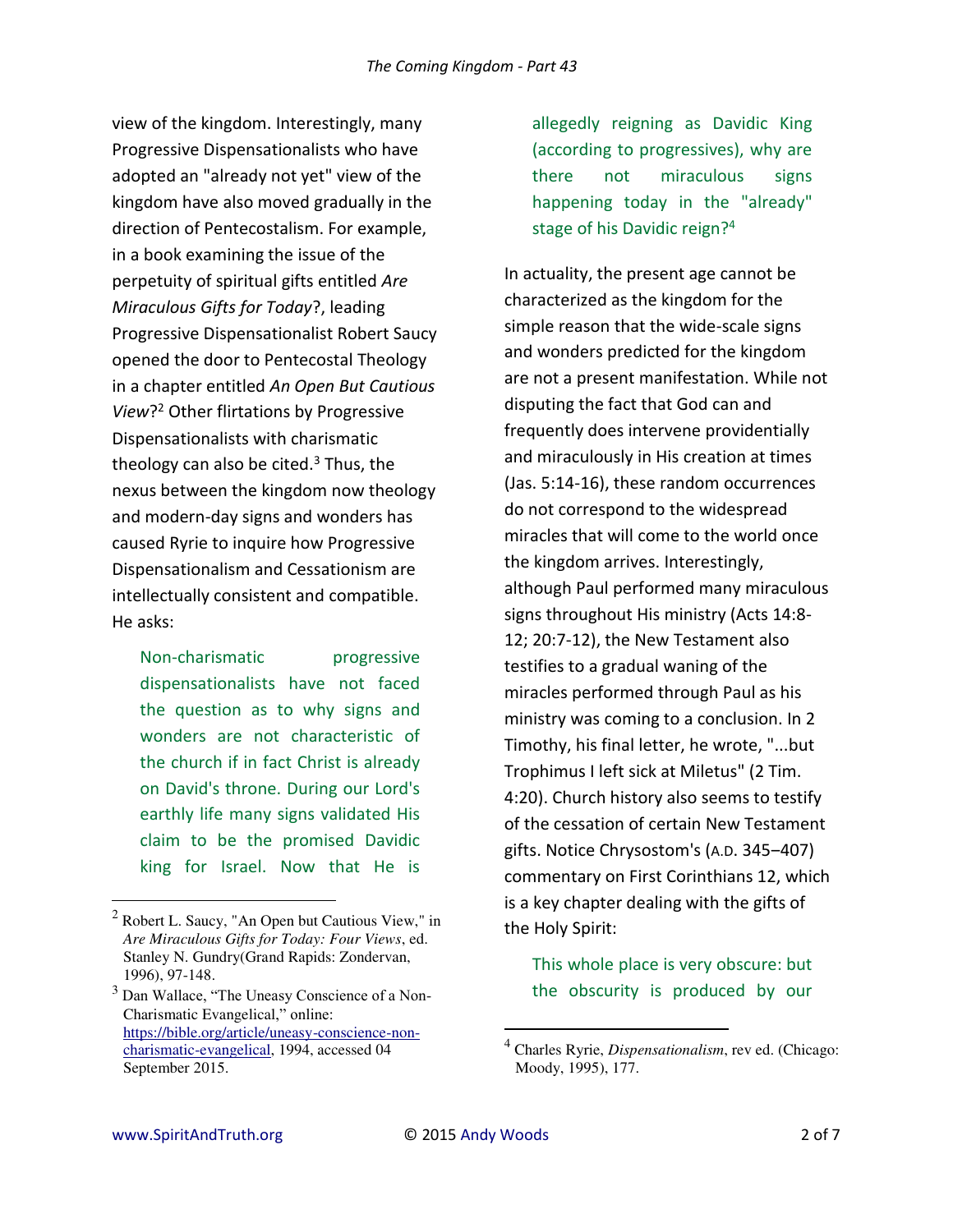[ignorance](http://www.newadvent.org/cathen/07648a.htm) of the facts referred to and by their cessation, being such as then used to occur but now no longer take place. And why do they not happen now? Why look now, the [cause](http://www.newadvent.org/cathen/03459a.htm) too of the obscurity has produced us again another question: namely, why did they then happen, and now do so no more? $5<sup>5</sup>$ 

Notice also Augustine's (A.D. 354-430) remarks regarding the cessation of the sign gifts:

In the earliest times, the [Holy Ghost](http://www.newadvent.org/cathen/07409a.htm)  fell upon them that [believed:](http://www.newadvent.org/cathen/02408b.htm) and they spoke with tongues, which they had not learned, as the Spirit gave them utterance. [Acts 2:4](http://www.newadvent.org/bible/act002.htm#verse4) These were signs adapted to the time. For there behooved to be that betokening of the [Holy Spirit](http://www.newadvent.org/cathen/07409a.htm) in all tongues, to show that the [Gospel](http://www.newadvent.org/cathen/06655b.htm) of God was to run through all tongues over the whole earth. That thing was done for a betokening, and it passed away...If then the [witness](http://www.newadvent.org/cathen/15677a.htm) of the presence of the [Holy Ghost](http://www.newadvent.org/cathen/07409a.htm) be not now given through these [miracles,](http://www.newadvent.org/cathen/10338a.htm) by what is it given, by what does one get to [know](http://www.newadvent.org/cathen/08673a.htm) that he has received the [Holy Ghost?](http://www.newadvent.org/cathen/07409a.htm)<sup>6</sup>

If the cessation of certain gifts of the Spirit in the life of the church is indeed a reality, then the kingdom, a predicted era of miracles, cannot be confused with the present age. Yet, "kingdom now" theology alters this blueprint and in the process introduces hyper-Pentecostalism into the modern church.

# **PROSPERITY GOSPEL**

Yet another errant view so predominant in the modern church and on so called "Christian" television is known as the "Prosperity Gospel." According to this theological perspective, the believer, as the child of the king, is entitled to a life of health and wealth. Thus, if a believer finds himself or herself in a state of financial poverty or physical illness it is because they either do not have enough spiritual knowledge or faith to claim their biblical promises of health and wealth or they have not accessed the various divine verbal laws necessary to speak these realties into personal existence.<sup>7</sup> The Prosperity Gospel represents yet another theological error that finds its roots in "kingdom now" theology. Like the connection to "power evangelism," the relationship between the presence of the kingdom and the promise of health and wealth is easy to understand. The Bible notes the kingdom will be a time of

 $\overline{\phantom{0}}$ 

<sup>5</sup> Chrysostom, Homily 29 on First Corinthians. [http://www.newadvent.org/fathers/220129.htm.](http://www.newadvent.org/fathers/220129.htm)

 $<sup>6</sup>$  Augustine, Homily 6:10 on the First Epistle of</sup> John. [http://www.newadvent.org/fathers/170206.htm.](http://www.newadvent.org/fathers/170206.htm)

 $7$  For a book-length critique of the "Prosperity" Gospel," see Michael Horton, ed. *The Agony of Deceit: What Some Teachers Are Really Teaching* (Chicago: Moody, 1990).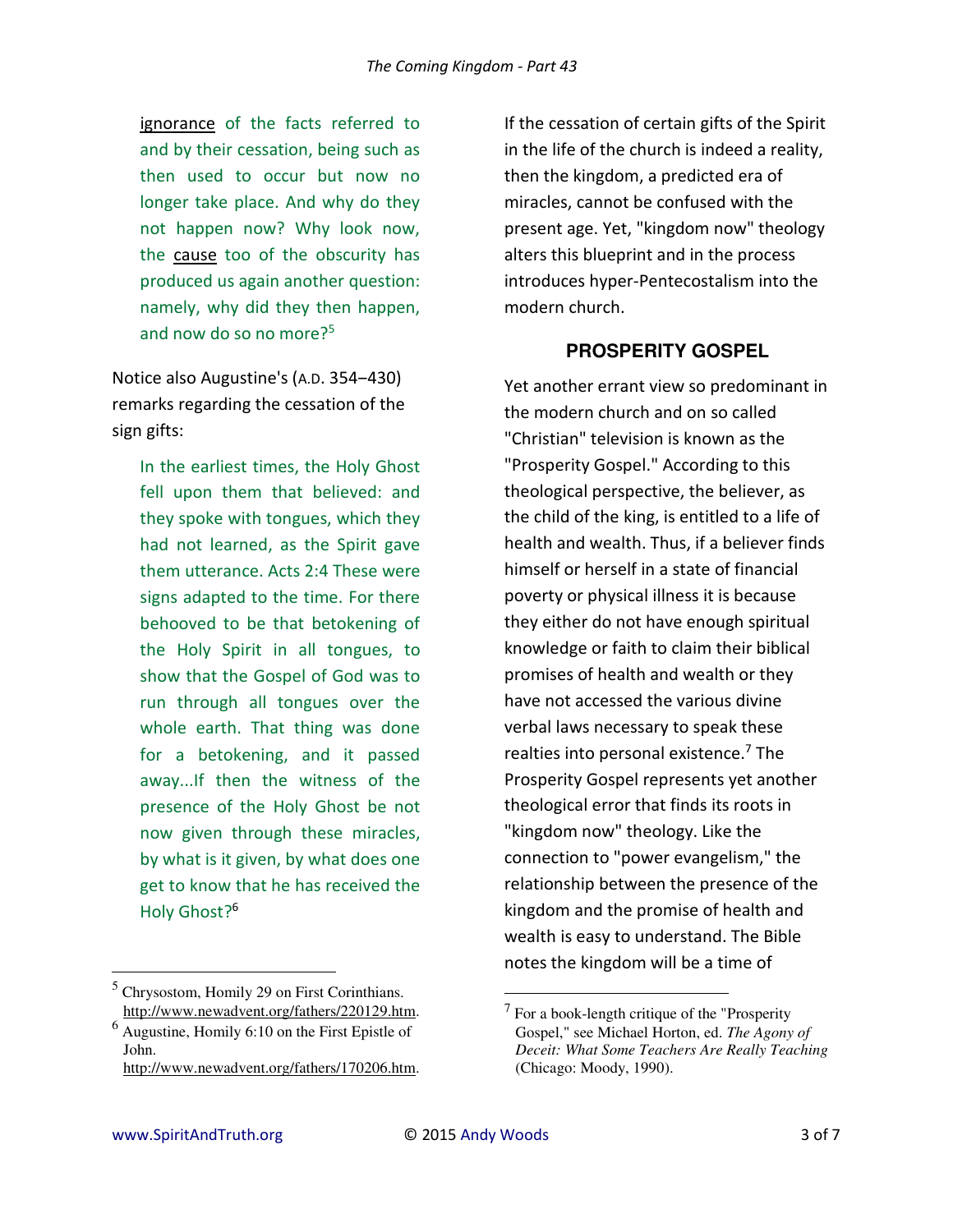unprecedented healing (Isa. 35:5-6). In addition to universal healing, the kingdom will also epitomize an era of unprecedented material abundance. Amos 9:13-14 predicts that the "...the plowman will overtake the reaper and the treader of grapes him who sows seed; when the mountains will drip sweet wine...My people...will also plant vineyards and drink their wine, and make gardens and eat their fruit." Thus, if the kingdom is indeed a present, spiritual reality as maintained by "kingdom now" theologians, then inevitable healing and worldly riches should also be now accessible to every child of God. D.R. McConnell, in his critique of the Prosperity Gospel, well explains the dependency of this false teaching upon "kingdom now" theology.

...The Faith teachers deny that the kingdom of God is in the process of realization, claiming that it is present in the earth to the point that believers can be delivered from all sin, sickness, and poverty of the devil. They...claim that the believer has absolute authority to conquer and eradicate these forces of evil completely from his life. The only process of realization is in the faith of the believer, not in the presence of God's kingdom. In the jargon of biblical theology, the Faith interpretation of the kingdom of God could be labeled as a "hyperrealized" eschatology. The Faith

eschatology is "hyper realized" because of its extreme promises to the believer of a life which is absolutely invulnerable to any type of evil. It claims "that the powers of the age to come" have completely come in this life and that these powers can be used at will by the believer with enough faith and knowledge of how to operate them. There is no process of realization of God's kingdom in Faith eschatology; the kingdom can be completely realized in the lives of those who exercise Faith principles. We see this hyper-realized eschatology in the Faith doctrines of healing, authority, prosperity, identification and deification. The over realized nature of Faith eschatology emphasizes the "Now" of the kingdom of God...The... "Not yet" mystery of the kingdom and its powers is distorted by the hyper-realized eschatology of the Faith movement.<sup>8</sup>

In actuality, the present age cannot be characterized as the kingdom since New Testament heroes, such as the Apostle Paul, did not enjoy lives of unlimited heath and wealth. Paul suffered from frequent illnesses (Gal. 4:13) and learned to be

l

<sup>8</sup> D.R. McConnell, *A Different Gospel: A Bold and Revealing Look at the Historical Basis of the Word of Faith Movement*, Updated and electronic ed. (Peabody, MA: Hendrickson, 2011), loc. 4813- 4846.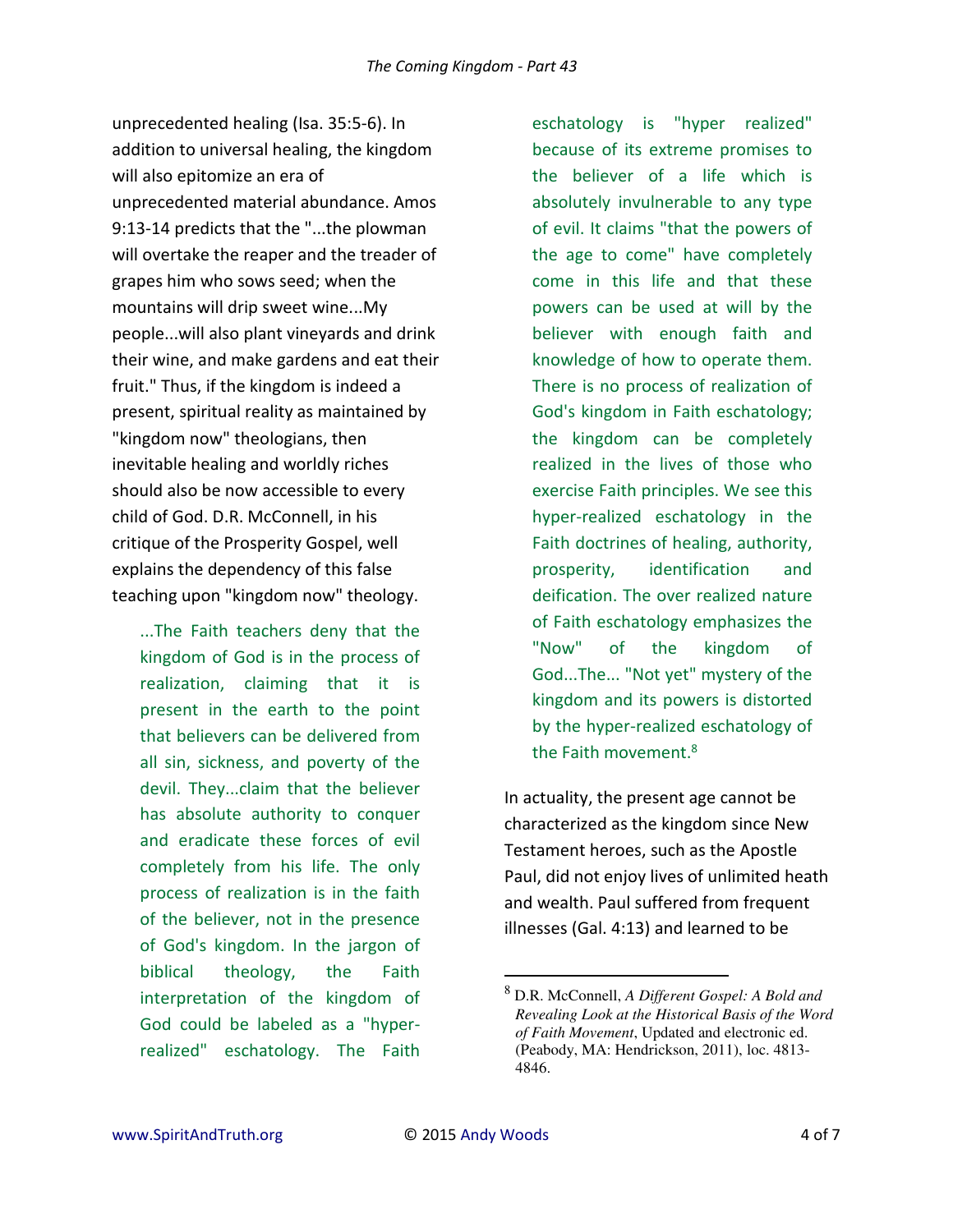content both in financial abundance and material scarcity (Phil. 4:12). Illness as well as poverty can be identified in other godly New Testament examples such as Timothy (1 Tim. 5:23), the Macedonians (2 Cor. 8:2- 3), and the Church at Smyrna (Rev. 2:9). If poverty and illness can be a reality in the life of the Christian, then the kingdom, a predicted era of health and wealth, cannot be confused with the present age. Yet, "kingdom now" theology alters this blueprint and in the process introduces the false theology of the Prosperity Gospel into the modern church.

## **ANTI-ISRAELISM**

A final area of ecclesiastical change as a consequence of embracing "kingdom now" theology pertains to the advent of anti-Israelism within the church. When the church views itself as the kingdom of God on the earth, it has a tendency to become either apathetic about or even belligerent toward the notion that God will one day establish His future kingdom upon the earth through His work with the nation of Israel. After all, why be concerned about a future kingdom that will come to the earth through the Jew if we are in a spiritual form of the kingdom now and the church has become the new, spiritual Israel. Alva J. McClain notes, "The confusion of our Lord's rule...leads to serious consequences...it makes the present age the period of the Mediatorial Kingdom...it

dissolves the divinely covenanted purpose in the nation of Israel."<sup>9</sup>

Thus, it comes as no surprise to discover that the teachings of "kingdom now" theologians are replete with anti-Israel sentiments not only against God's future work through Israel but also toward His precursor to this work as represented by the existence of the modern state of Israel. For example, Gary DeMar expresses such "kingdom now" sentiments when he says, "God has not called us to forsake the earth, but t*o impress heaven's pattern on earth*."<sup>10</sup> He similarly notes, "Christians must be obedient to the mandate God has given to extend His kingdom to every sphere of life, to every corner of the globe (Gen 1:26–28; Matt 28:18-20)." Yet just as clear, or perhaps even clearer, than his "kingdom now" theology is DeMar's anti-Israel mentality, when he proclaims:

Where is this "super sign" found in the Bible? Not in the New Testament. There is not a single verse in the entire New Testament that says anything about Israel becoming a nation again. Nothing prophetic in the New Testament depends on Israel becoming a nation

l

<sup>9</sup> Alva J. McClain, *The Greatness of the Kingdom; an Inductive Study of the Kingdom of God as Set Forth in the Scriptures* (Grand Rapids: Zondervan, 1959), 438.

 $10$  The following quotes (and sourcing) from various "kingdom now" theologians, such as Gary DeMar and Gary North, can be found in H. Wayne House and Thomas Ice, *Dominion Theology: Blessing or Curse?* (Portland, OR: Multnomah, 1988), 409-11.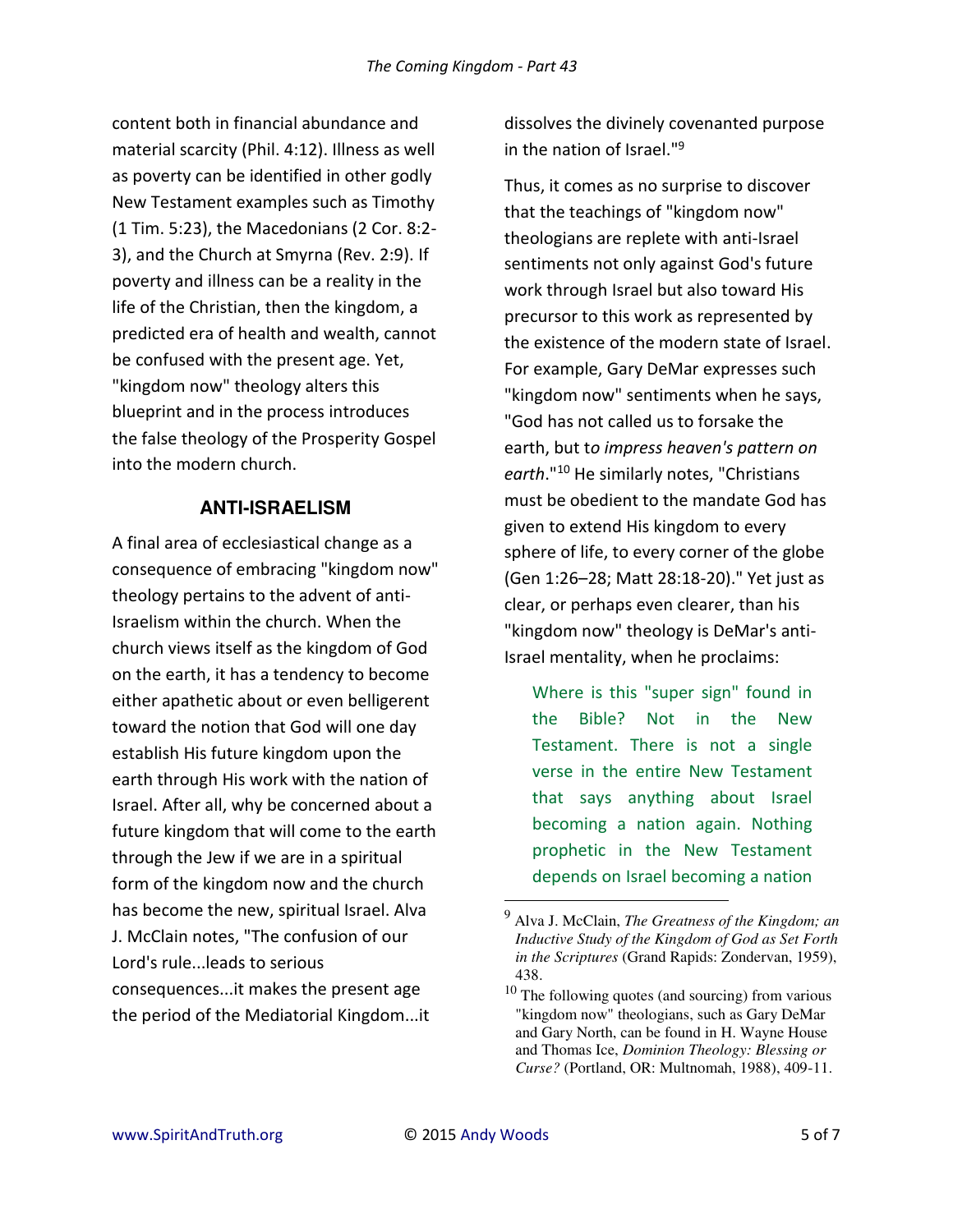again. If Israel becoming a nation again is such "a significant sign," then why doesn't the New Testament specifically mention it?<sup>11</sup>

We find this identical pattern in the teachings of "kingdom now" theologian Gary North. North notes, "The goal of establishing Christ's international kingdom can be presented to citizens of any nation." Elsewhere North observes, "Christians are required to become active in the building God's visible kingdom." He similarly explains, "If the Christian church fails to build the visible kingdom by means of biblical law and the power of the gospel, despite the resurrection of Christ and the presence of the Holy Spirit, then what kind of religion are we preaching?" North also teaches, "The parable (Matt 13:24–30, 36– 43) refers to the building of the kingdom of God, not simply to the institutional church." As is the case with Gary DeMar, the anti-Israel sentiment is just as clear in the teachings of Gary North as is his "kingdom now" belief system. Thomas Ice reports, "Gary North has boasted that he has a book already in his computer for when 'Israel gets pushed into the sea, or converted to Christ.'"<sup>12</sup> This disturbing pattern makes it quite apparent that the

church runs the risk of becoming progressively more anti-Israel, both in its sentiment toward a future kingdom through Israel as well as toward the modern state of Israel, the further she experiences an ecclesiastical drift into "kingdom now" theology. All things considered, "kingdom now" theology has a deleterious impact on the perspective, purpose, mission, and life of the church in very real, tangible, and practical ways.

## **CONCLUSION**

 As promised at the onset, due to the dominance of "kingdom now" theology in modern evangelical thought, we have completed a lengthy series on the subject of the kingdom. *First*, the biblical teaching on the kingdom of God has been surveyed from Genesis to Revelation. *Second*, this series set forth some general problems with a New Testament based "kingdom now" interpretation. *Third*, this series examined the isolated New Testament texts that "kingdom now" theologians use in order to demonstrate their insufficiency to convey "kingdom now" theology. *Fourth*, this series noted why the trend of equating God's present work in the church<sup>13</sup> with the messianic kingdom is a matter believers should be concerned about since this theology radically alters God's design for the church. My hope and

l 13

<sup>11</sup> Gary DeMar, *End Times Fiction: A Biblical Consideration of the Left Behind Theology* (Nashville, TN: Nelson, 2001), 203.

<sup>&</sup>lt;sup>12</sup> Personal letter from Gary North to Peter Lalonde, April 30, 1987 on file; cited in Thomas Ice, "Answering Those Who Oppose Israel," online: [www.pre-trib.o](http://www.soniclight.com/)rg, accessed 21 October 2015, 1.

[http://www.bibleprophecyblog.com/2012/05/nature](http://www.bibleprophecyblog.com/2012/05/nature-of-church.html) [-of-church.html](http://www.bibleprophecyblog.com/2012/05/nature-of-church.html)